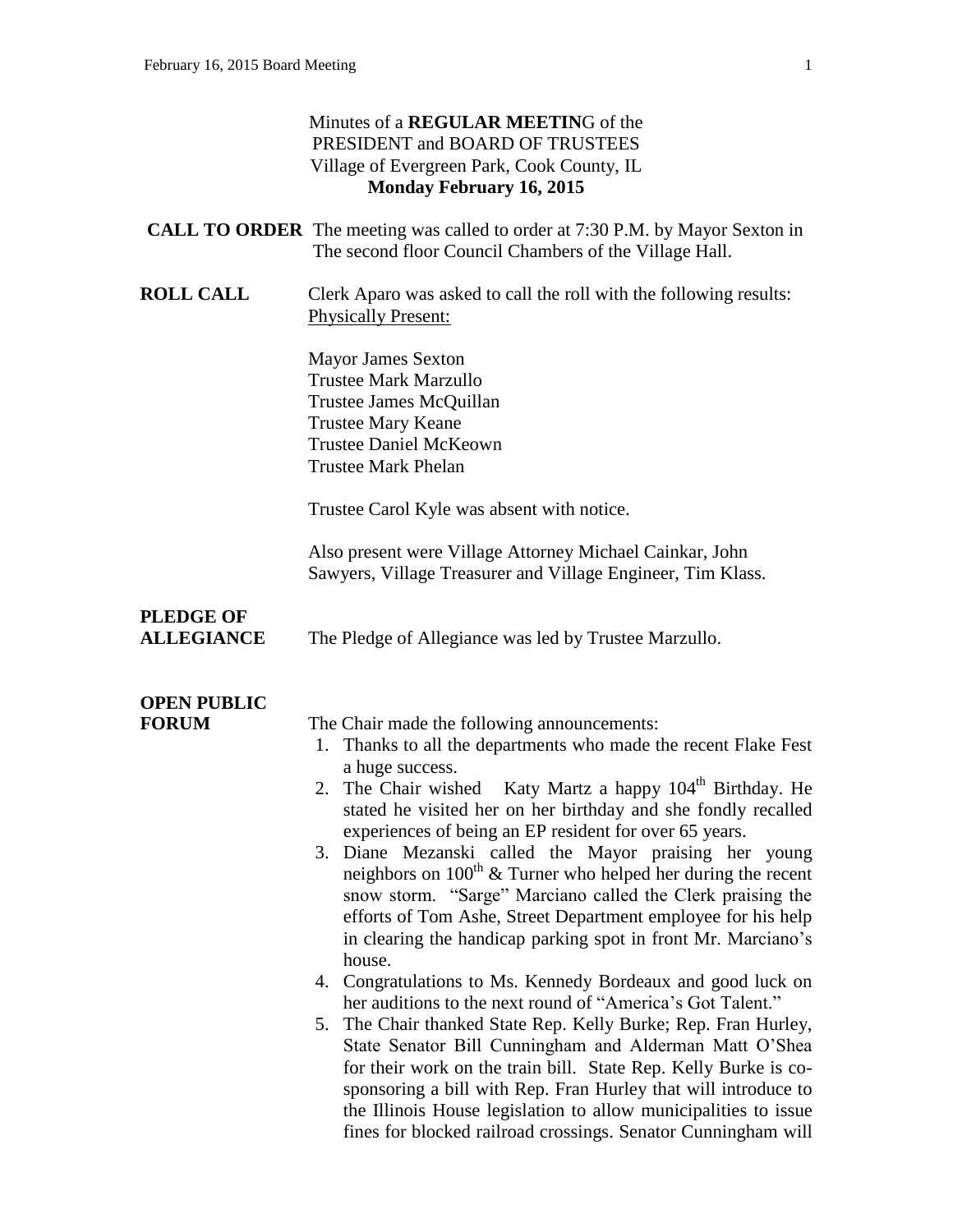take the bill to the Senate if it passes in the House. Trustee Keane asked if our residents can assist State Rep. Burke with emails or petitions. The Chair noted the Illinois Supreme Court struck down the previous policy that enabled fines to be collected. He stated he will contact Rep. Burke to offer assistance from the Village.

- 6. Free Tax preparation services are available by appointment Monday through Friday between the hours of 9:30 am to 3:00 pm at Office of Citizens Services.
- 7. Special commendations to Evergreen Park Police Sgt. Roy Brenza and Sgt. Edward Majka for their dedication while doing a well-being check. The elderly couple was unable to respond and both were in need of medical attention. The Chair stated due to the efforts of these police officers the couple was taken to the hospital where they were stabilized.
- 8. The Chair stated Evergreen Park Police Chief Michael Saunders and Chairman McQuillan will report on crime statistics at the next scheduled Board meeting.

#### **OPEN PUBLIC AUDIENCE** NONE.

#### **REGULAR AGENDA**

**MINUTES** Motion by Trustee Phelan second by Trustee McQuillan to waive the reading of the minutes of the February 2, 2015 Regular Meeting of the President and Board of Trustees as presented was passed by unanimous voice vote and so ordered by the Chair.

### **RESOLUTION**

**NO. 8-2015** Motion by Trustee Marzullo second by Trustee Keane, to approve<br>**Resolution NO. 8-2015** with expenditures of the General with expenditures of the General Corporate Fund of \$ 531,991.41 and the Sewer and Water Fund in the amount of  $$246,413.89$  and the 95<sup>th</sup> Street TIF Fund, \$1,464.37 and the Capital Improvement Fund, \$ 40,305.00 for a total of \$820,174.67. Upon roll call, voting YES: Trustees Marzullo, McQuillan, Keane, McKeown and Phelan; voting NO: NONE. The motion was passed and so ordered by the Chair.

### **VILLAGE TREASURER**

**REPORT** Motion by Trustee McQuillan second by Trustee McKeown to approve the Treasurer's report for **January 2015** in the amount of \$4,461,537.65 in the General Fund and \$2,495,828.35 in the Sewer and Water Fund. The motion was passed by unanimous voice vote and so ordered by the Chair.

## **BUSINESS**

**CERTIFICATES** Motion by Trustee Marzullo second by Trustee McKeown, to approve the application for Business Regulation Certificate and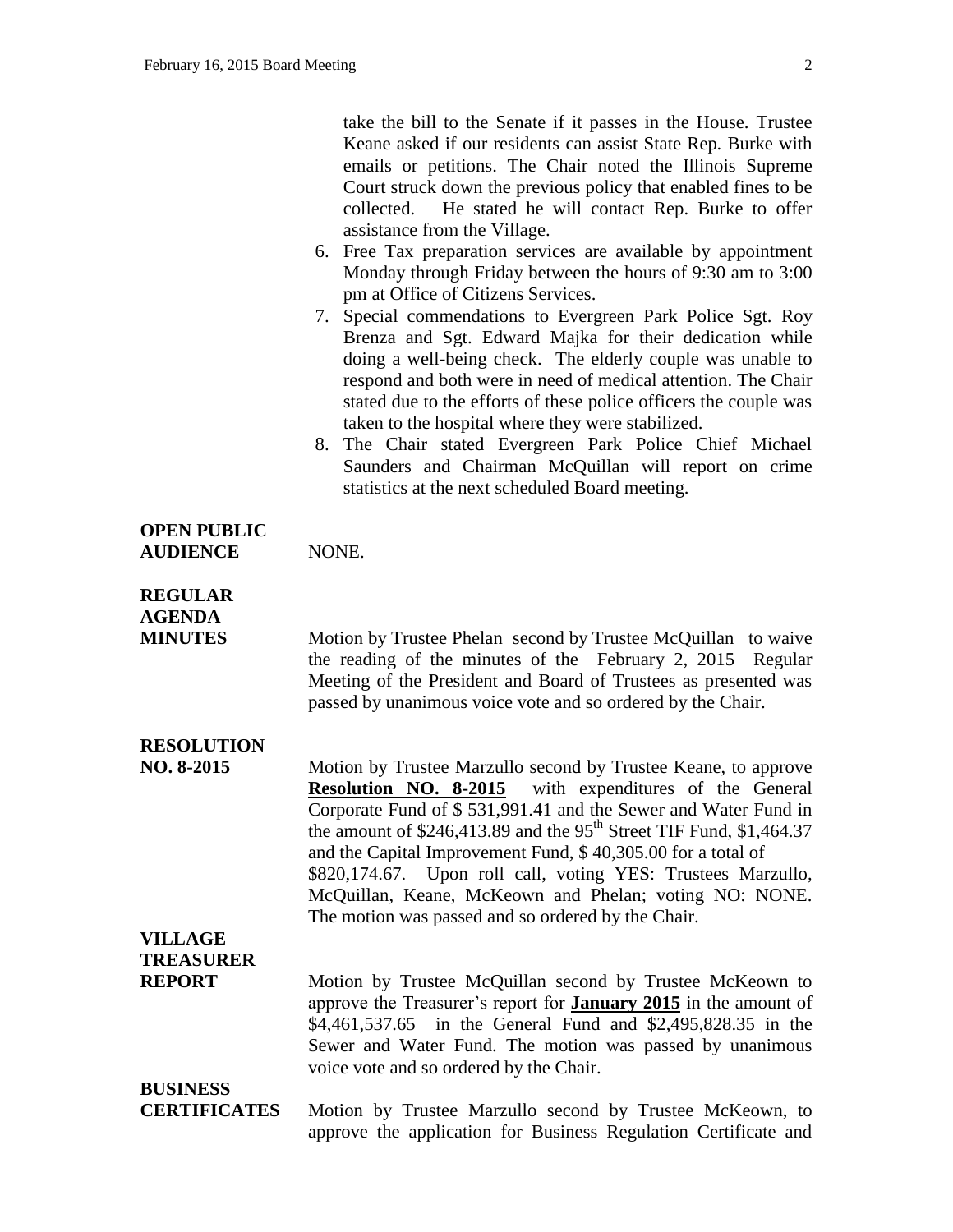License for **Farmers Insurance** to conduct an office for auto, home, life and commercial insurance located at  $3317$  W.  $95<sup>th</sup>$ Street, LL7. Upon roll call voting YES: Trustees McQuillan, Keane, McKeown, Phelan and Marzullo; voting NO: NONE. The Motion was passed and so ordered by the Chair.

Motion by Trustee Marzullo second by Trustee Phelan, to approve the application for Business Regulation Certificate and License for **McDonald's** (new owner) to conduct a fast food establishment located at  $2620 \text{ W}$ .  $95^{\text{th}}$  Street. Upon roll call voting YES: Trustees Keane, McKeown, Phelan, Marzullo and McQuillan; voting NO: NONE. The Motion was passed and so ordered by the Chair.

#### **ORDINANCE**

**NO. 3-2015** Motion by Trustee McQuillan second by Trustee Phelan to approve **ORDINANCE NO. 3-2015, "AN ORDINANCE RESERVING VOLUME CAP IN CONNECTION WITH PRIVATE ACTIVITY BOND ISSUES BY THE VILLAGE OF EVERGREEN PARK, COOK COUNTY, ILLINOIS."** The Chair explained private bonds are available and since we are not using them we have allowed the Village of Justice to use our portion for a profit of almost \$10,000.00 to our Village. Upon roll call voting YES: Trustees McKeown, Phelan, Marzullo, McQuillan and Keane; voting NO: NONE. The Motion was passed and so ordered by the Chair.

#### **ORDINANCE**

**NO. 4-2015** Motion by Trustee McKeown second by Trustee Keane to approve **ORDINANCE NO. 4-2015, "AN ORDINANCE AMENDING SECTION 12-355, PLAYING GOLF ON PUBLIC PROPERTY PROHIBITED, OF CHAPTER 12, MISCELLANEOUS PROVISIONS AND OFFENSES, OF THE EVERGREEN PARK MUNICIPAL CODE."** The Chair noted the previous ordinance did not allow golf at public parks and this enables us to legally use the new park for golf. Upon roll call voting YES: Trustees Phelan, Marzullo, McQuillan, Keane and McKeown; voting NO: NONE. The Motion was passed and so ordered by the Chair.

#### **RESOLUTION**

**NO. 2-2015** Motion by Trustee Phelan second by Trustee Marzullo to approve **RESOLUTION NO. 2-2015**, **"A RESOLUTION FOR MAINTENANCE OF STREETS AND HIGHWAYS BY MUNICIPALITY UNDER THE ILLINOIS HIGHWAY CODE FROM JANUARY 1, 2015 TO DECEMBER 31, 2015."** The Chair noted the amount is \$480,252. Upon roll call voting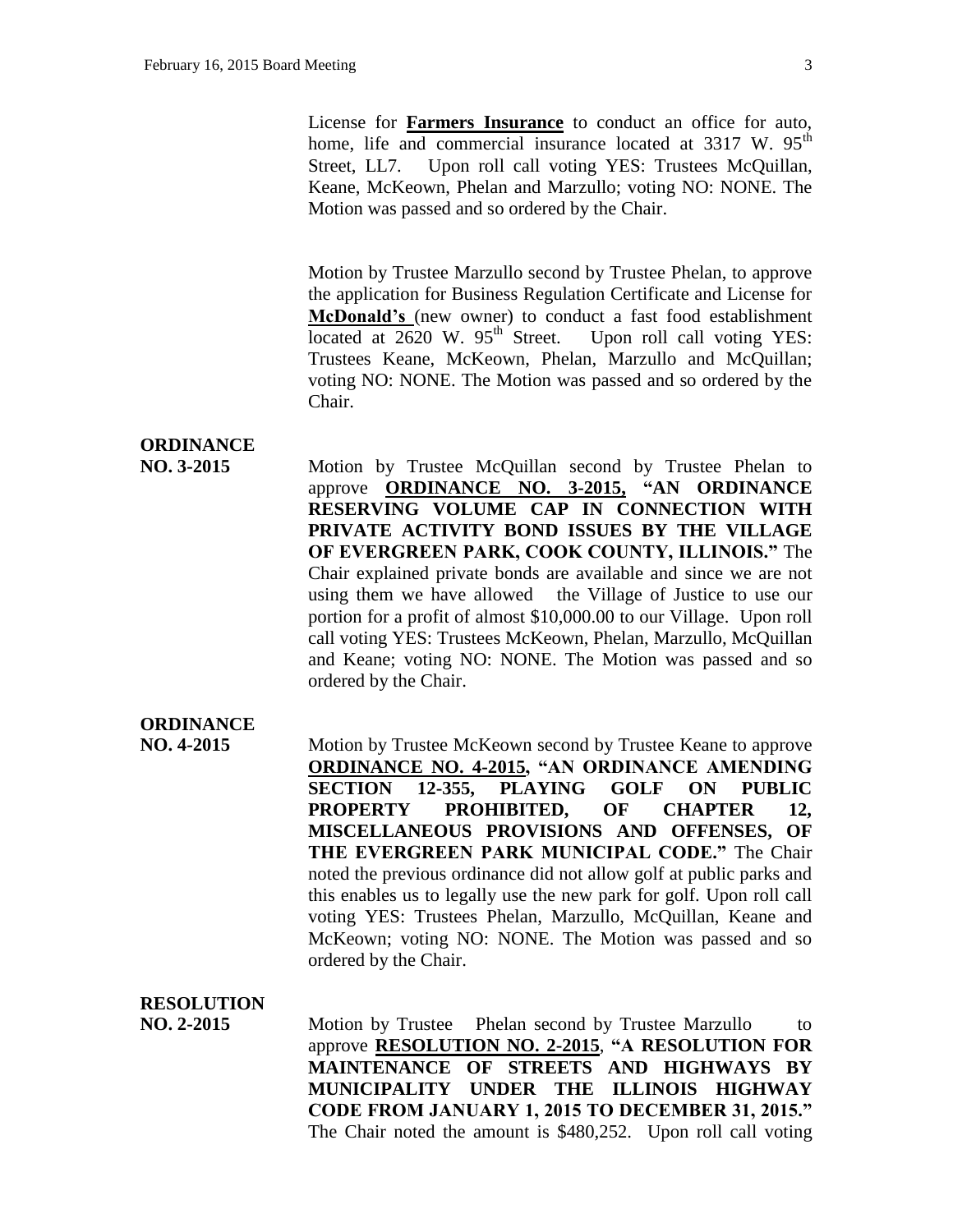YES: Trustees Marzullo, McQuillan, Keane, McKeown and Phelan; voting NO: NONE. The Motion was passed and so ordered by the Chair.

## **IML DUES**

**MEMBERSHIP** Motion by Trustee McQuillan second by Trustee Phelan to approve the Chair's request to pay \$1,400 for the 2015 Membership Dues to the (IML) Illinois Municipal League for the period from January 1, 2015 to December 31, 2015. Upon roll call voting YES: Trustees McQuillan, Keane, McKeown, Phelan and Marzullo; voting NO: NONE. The Motion was passed and so ordered by the Chair.

## **OCS ANNUAL**

**REVIEW** The Chair introduced the Director of the Office of Citizens' Services, Mary Ann Diehl who presented the OCS operations 2014 review. Ms. Diehl thanked the Mayor and the Board for their support throughout the year. She stated there were 1,300 riders on the minibus. Over 6500 meals have been delivered for Meals on Wheels she added Little Company of Mary Hospital donated \$5,000 towards this program. Over 55 residents have used the equipment loan closet. AARP conducts classes four times per year with an average of 65 seniors participating.

> The EP Food Pantry serves 160 households per month. Holiday food drives supported 169 families at Thanksgiving and 161 families at Christmas. There were four (4) day trips with over 226 seniors attending and 1 multi day trip to New Orleans with (49) forty nine participants. The Farmers' Market has (24) twenty four vendors and over 1,000 people attend the market every Thursday from June through October. The Income tax volunteers have processed over 1,099 tax returns. OCS Newsletters are sent six (6) times a year, with 145 subscribers.

> The Chair thanked all the volunteers involved in OCS and the pantry and the income tax counselors especially the coordinator, Tony Gallo. He added that all of these programs are accomplished at little or no cost to the Village.

> Trustee Keane thanked Mary Ann for her professional report and her hard work on behalf of our seniors.

# **ENGINEER'S**

**REPORT** Village Engineer Tim Klass had no report.

# **ATTORNEY'S**

**REPORT** The Attorney had no report.